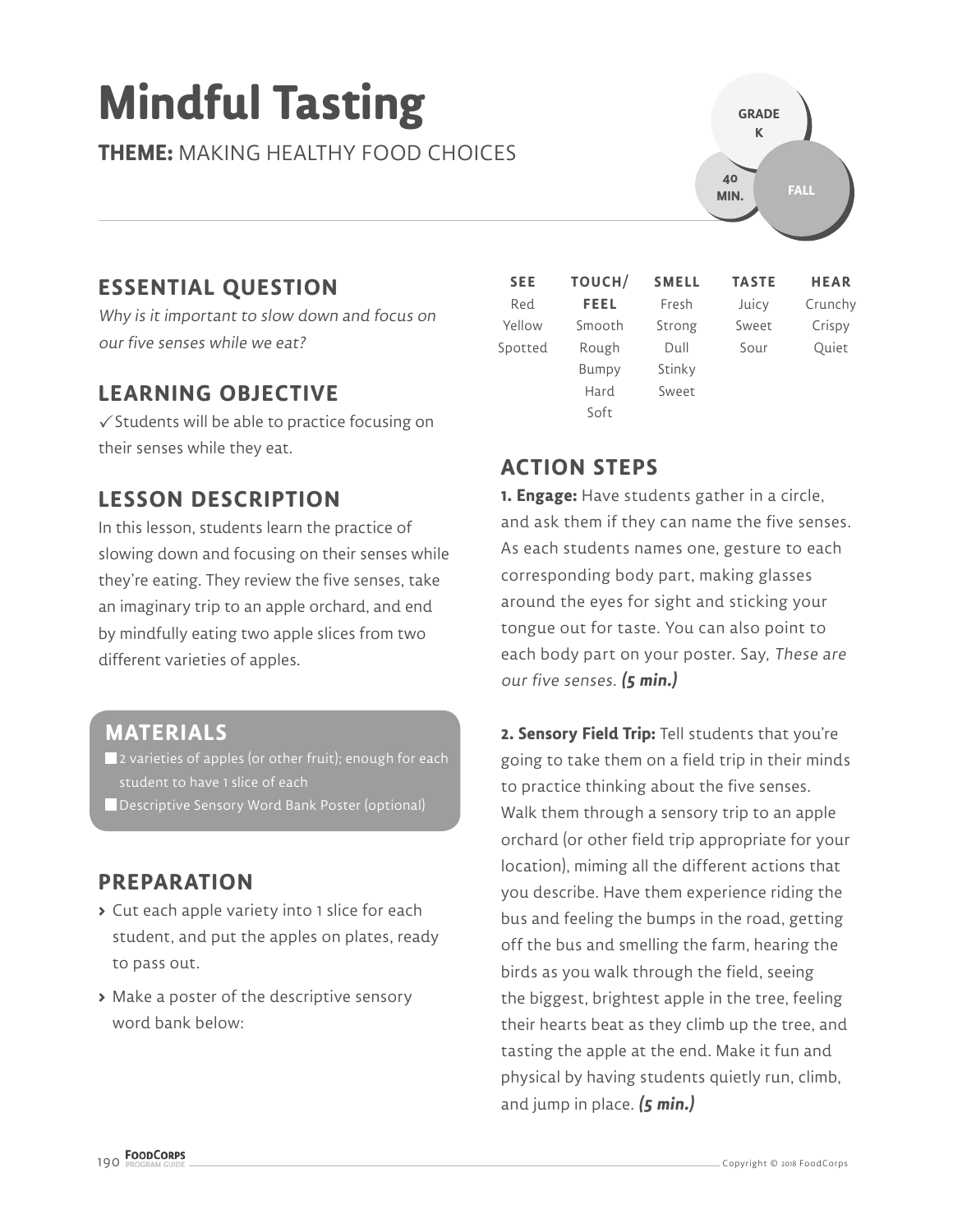#### **3. Wash Hands Break! (5 min.)**

**4. Breathing Exercise:** Use an attention-getting strategy to bring students back to sitting quietly. Have them close their eyes and do a deep breathing exercise to gain focus and calm bodies. They might enjoy doing horse lips on the exhale. Do this a couple times or until the group is relaxed. **(5 min.)**

**5. Mindful Eating:** Explain to students, Slowing down while eating helps us enjoy our food better. I'll be giving each of you a slice of apple, but we're going to take a really, really long time to eat it because we're going to notice everything we can about the apple using our five senses. And we're not going to eat it until I say to. Now everybody, close your eyes. Once all eyes are closed, hand an apple slice to each student:

**Touch:** Have students close their eyes and feel the apple with their fingers. Have them describe the texture of the skin and then the texture of the flesh. Ask them if it reminds them of something else they've touched.

**Smell:** With their eyes still closed, have students bring the apple to their noses and inhale. Ask them to describe the smell of the apple.

**Hear:** With their eyes closed, have them tap their fingernail on the skin and slide their fingertip along the skin and listen for any sounds.

**See:** Have students open their eyes and carefully examine the apple, describing the colors and shapes they see and any details they notice, for example bruises or mottled coloring.

**Taste:** Tell students to take one bite of their apple. Ask them to describe the taste and how the apple's taste changes as they continue chewing.

**Hear:** Have students use their ears again to listen to the sounds as they're munching on their apple. **(10 min.)**

**6. Repeat** entire sequence with a second variety of apple. **(5 min.)**

#### **REFLECTION**

Have students discuss the following questions in small groups, then share with the class: **(5 min.)**

- What was the same, and what was different about the two apple varieties?
- Did you enjoy eating your apple slowly? What other foods could you try eating like this? What would it be like if we ate our breakfast or lunch like this?
- Why do you think it's important to slow down and focus on all the things you can feel, see, hear, smell, and taste about your food?

## **ADAPTATIONS**

**Garden Setting:** You can lead students in mindfulness walks, noticing and describing the different smells, sounds, sights, and feel of the wind and the temperature. You can also try "sit spots" with older students, where each student finds a special quiet place to sit and observe the garden. They can make a "sound map" of their spot, noting every sound they hear while they're seated.